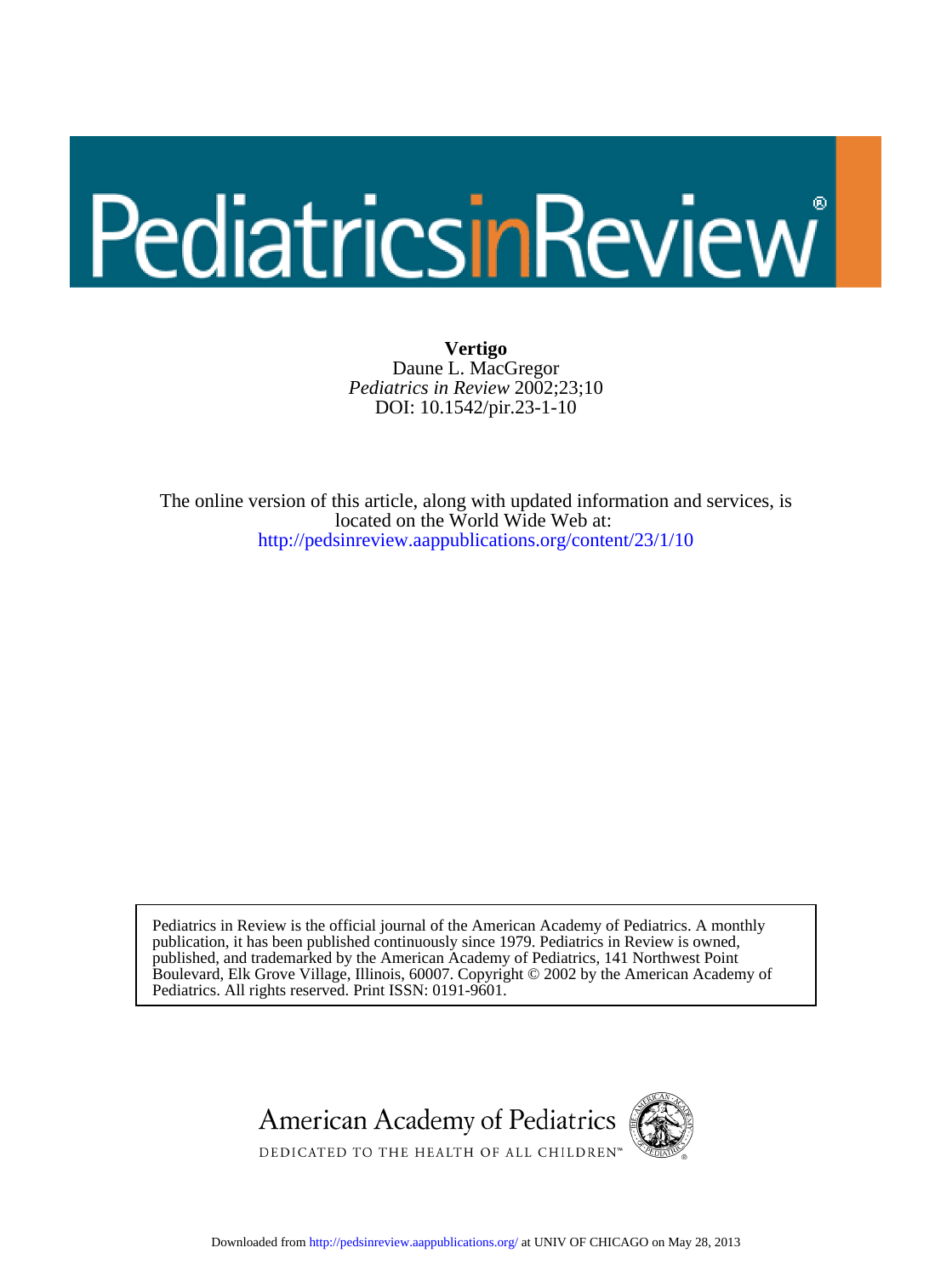# **Vertigo**

Daune L. MacGregor, MD\*

### Objectives After completing this article, readers should be able to:

- **1. Describe the pathophysiologic processes that result in vertigo.**
- **2. Delineate which aspects of the general and neurologic examination are particularly important in diagnosing vertigo.**
- **3. Determine which presentations of vertigo with hearing loss or associated neurologic symptoms require referral to an otolaryngologist for vestibular function testing.**
- **4. Describe appropriate management of vertigo.**

#### **Definitions**

"Dizziness" is a common complaint that implies a sense of disorientation, usually an altered perception of position in the environment. It may be due to lightheadedness or faintness (eg, the adolescent who has orthostatic hypotension), occur in association with a variety of acute medical disorders (eg, the febrile child who has vomiting and dehydration), or have a psychosomatic origin (eg, depression, anxiety, or exhaustion).

Dizziness is formally classified into four categories: vertigo, presyncope, dysequilibrium, and light-headedness. Vertigo is defined as an illusion of movement, most often a sensation of rotation or, less frequently, linear displacement or tilt. Vertigo is the key symptom of vestibular pathology and usually the result of abnormalities of the labyrinth, although it also may be symptomatic of other neurologic disease (eg, seizures or migraines). It typically is accompanied by symptoms of varying degree, including nausea, vomiting, pallor, and perspiration. There is no loss of consciousness.

#### **Epidemiology**

The prevalence of vertigo in children is unknown. A recently published study of Scottish school children reported that 15% had experienced at least one episode of dizziness in a 1-year period. Almost 50% were assessed as having "paroxysmal vertigo" with accompanying symptoms frequently suggestive of migraine (pallor, nausea, phonophobia, and photophobia).

#### **Pathogenesis and Etiology**

The etiology of vertigo may be due to abnormalities of the vestibular, visual, or proprioceptive systems. The labyrinth (the paired organs of equilibrium) consists of three semicircular canals stimulated by angular acceleration and the utricle and saccule stimulated by gravitational forces and vertical acceleration. Impulses pass via the vestibular nerve to the vestibular nuclei in the brainstem and then ascend in the medial longitudinal fasiculus (to the cranial nerves for eye movement) and descend in the vestibulospinal tracts (excitatory stimuli to the extensor muscles of the head, extremities, and trunk for maintenance of upright posture). The cerebellum receives afferent impulses and functions as a center for integrating oculovestibular and postural responses. Cortical vestibular representation is at the level of the posterior temporal gyrus.

Vestibular function is assessed by evaluating the oculovestibular reflex and intensity of nystagmus produced by rotatory and caloric stimulation of the labyrinth. The oculovestibular reflex permits ocular fixation on stationary objects while the head and body are in motion.

\*Professor of Paediatrics (Neurology), Clinical Director, Division of Neurology, Department of Paediatrics, Hospital for Sick Children, University of Toronto, Toronto, Ontario, Canada.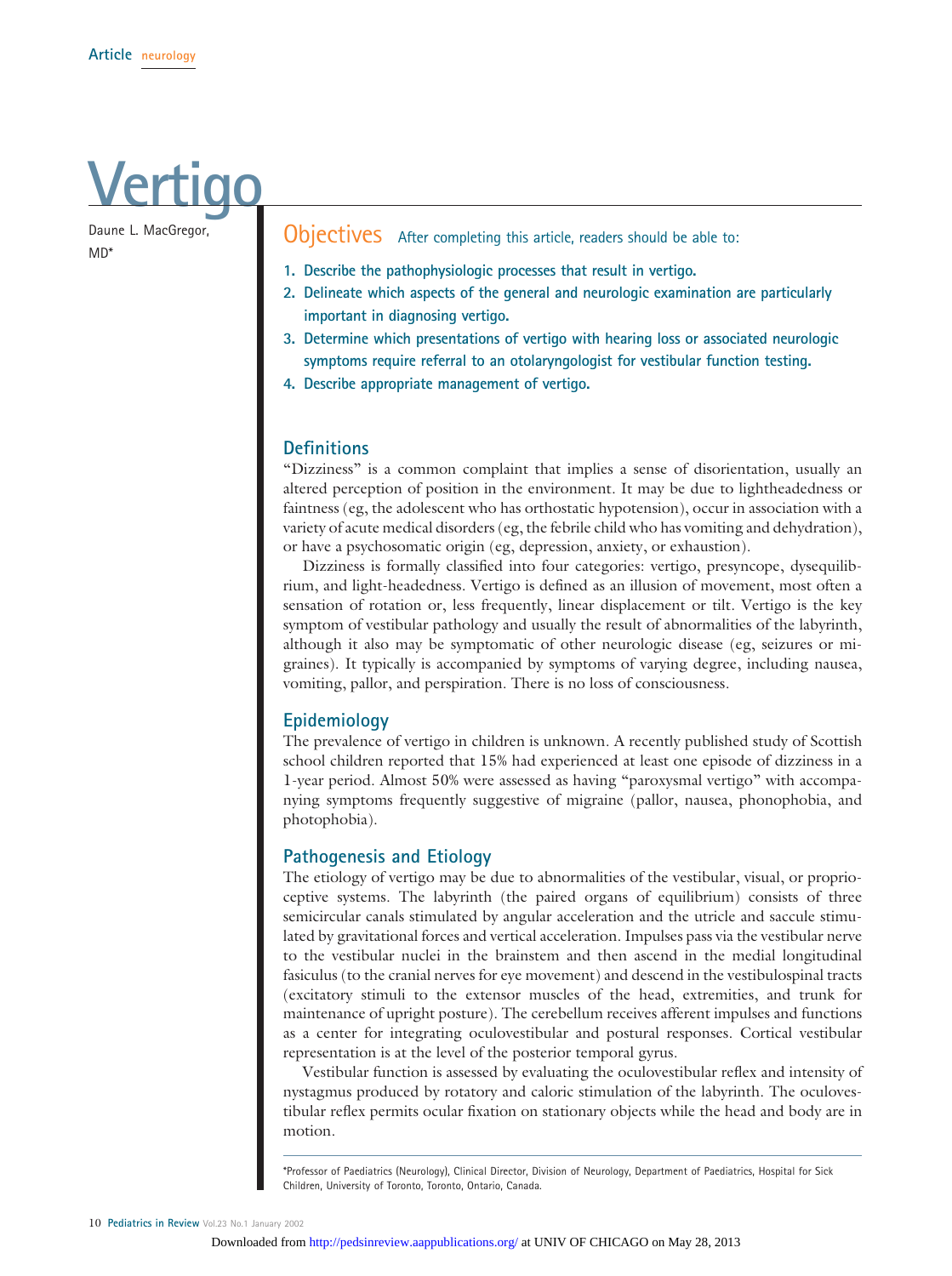Nystagmus is the observed movement of the eye in response to stimulation of the labyrinth, retrocochlear vestibular, or central vestibulo-ocular pathway. It is classified as spontaneous or induced by direction and by fatigability. The direction of nystagmus is designated by the fast component (ocular realignment). The slow component represents the oculovestibular response.

|                                                               | Peripheral             | Central                                                            |
|---------------------------------------------------------------|------------------------|--------------------------------------------------------------------|
| <b>Occurrence</b>                                             | Episodic, sudden onset | Constant                                                           |
| Direction of spinning/<br>nystagmus                           | Unidirectional         | Variable                                                           |
| Nystagmus axis                                                | Horizontal, rotary     | Horizontal, vertical, oblique, or<br>rotary                        |
| Nystagmus type                                                | Slow and fast phase    | Irregular or equal phase                                           |
| Hearing loss, tinnitus                                        | <b>Possible</b>        | <b>No</b>                                                          |
| Loss of consciousness                                         | <b>No</b>              | <b>Possible</b>                                                    |
| Other neurologic signs/<br>symptoms                           | <b>No</b>              | Cranial nerve deficits, cerebellar<br>and pyramidal signs frequent |
| Modified from Cohen NL. Med Clin North Am. 1991:75:1251-1260. |                        |                                                                    |

# **Table 1. Clinical Presentations of Vertigo**

Vertigo may be due to peripheral vestibular disease or central vestibular dysfunction. When not asso-

ciated with actual movement, the cause of vertigo is found in the peripheral system in 85% of cases. Use of the term "peripheral" implies that the problem occurs either in the end organ (semicircular canals or utricle) or in the peripheral nerve.

The clinical presentations differ and allow for localization of the vertiginous symptomatology (Table 1).

#### **Clinical Aspects**

The medical history is the initial and most important step in evaluation of the child who complains of dizziness or vertigo. Young children may not have the capacity or vocabulary to describe the sensation of vertigo, but they can use "playground synonyms" such as spinning, swinging, sliding, or like "a merry-go-round." The key symptom is a sensation of motion that is either rotatory or linear.

The associated aural and neurologic symptoms must be sought carefully. Are there other symptoms of hearing loss (that may fluctuate), fullness, pressure, or ringing? Is there objective evidence of a hearing disorder? If tinnitus or ringing is present, is it continuous, intermittent, or pausitile? Are there symptoms of cortical or brainstem disorders such as headache, visual changes, seizures, or loss of consciousness?

#### **Physical Examination**

The complete physical examination should focus on neurologic evaluation of the cranial nerves and cerebellar function (past-pointing and tandem gait). The auditory canal and tympanic membranes must be examined to evaluate for evidence of middle ear infection, malformations, cholesteatoma, or a perilymphatic fistula. A fistula test can be performed in a cooperative child with a pneumatic otoscope or tragal pressure. The child is instructed to look straight ahead, and the eyes are examined while continuous positive and then negative pressure is applied. Normally, there should be no drift of the eyes. In the presence of perilymphatic fistula, the eyes may drift slowly away from the ear with positive pressure and back toward the ear with negative pressure.

An important sign is the presence of spontaneous or induced nystagmus. Endpoint or physiologic nystagmus is seen in normal children at a 40-degree deviation of the eyes. Because visual fixation may inhibit mild vestibular nystagmus, otolaryngologists use Frenzel glasses  $(+10)$ diopters) both to magnify the eyes and to prevent fixation suppression.

#### **Balance Testing**

Clinical testing in the office or emergency department may provide much information about the child or adolescent who has vertigo. Simple tests of balance include the Romberg and Unterberger-Fukuda test (stepping or marching test). The Romberg test evaluates proprioceptive function. A variation of the original examination the tandem Romberg test—can be performed by having the child place one foot directly in front of the other with the arms either at the sides or crossed in front. Vision is allowed and then excluded. The Unterberger-Fukuda test is performed with the arms placed straight out in front at shoulder height. Vision is excluded, and the child is instructed to maintain the original position and march in place. A total of 50 marching steps should be taken. Normally, patients either will remain in place, step forward up to 50 cms, or turn within approximately 30 degrees of center. Patients who have chronic peripheral vestibular lesions will march slowly toward the side of the lesion.

The Hallpike-Dix maneuver should be used during the neurologic examination to elicit paroxysmal positional nystagmus. The child is placed in a sitting position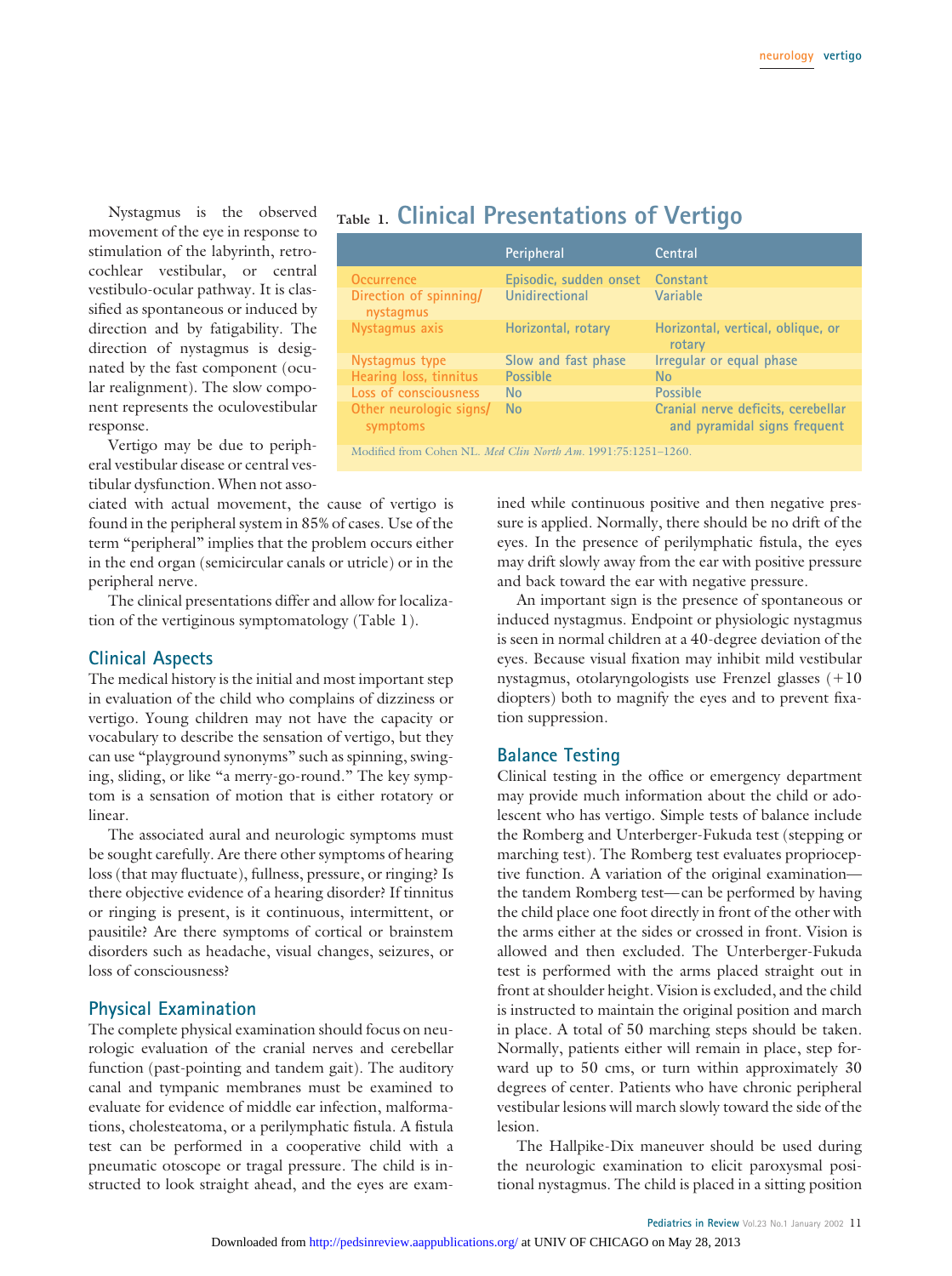midway on a flat examining table and instructed to look straight ahead at all times. The examiner first turns the head to the side, and the patient then quickly is placed backwards with the head over the end of the table. The response in patients who have a positional vertigo is horizontal rotary nystagmus with the fast phase to the downward ear. The onset of the nystagmus is delayed with typically a 1- to 2-second latency that lasts for 10 to 20 seconds and is associated with a

# **Table 2. Acute Paroxysmal Vertigo**

| <b>Hearing Loss</b>                                                                                                 | No Hearing Loss                                                                                                                                                                                                     |
|---------------------------------------------------------------------------------------------------------------------|---------------------------------------------------------------------------------------------------------------------------------------------------------------------------------------------------------------------|
| • Labyrinthitis<br>• Menière disease<br>· Perilymphatic fistula<br>• Vascular occlusion<br>• Temporal bone fracture | • Infants-benign paroxysmal vertigo or torticollis<br>• Adolescents-vestibular neuronitis<br>• Labyrinthine concussion<br>• Paroxysmal positional vertigo<br>$\bullet$ Migraine<br>• Seizures<br>• Subclavian steal |
| Modified from Eviatar L. Otolaryngol Clin North Am. 1994;27:557-571.                                                |                                                                                                                                                                                                                     |

sensation of rotational vertigo. With this positioning maneuver, nystagmus and vertigo occur with the affected ear down. If a diagnosis of benign paroxysmal positional vertigo is considered clinically, the Hallpike-Dix maneuver is not recommended because it may interfere with immediate bedside treatment of this disorder.

#### **Laboratory Testing**

All patients who have symptoms of vertigo must undergo hearing testing or, in infants, auditory brainstem evoked response testing. Additional pediatric investigations depend on the characteristics of the vertigo and accompanying symptoms in the individual patient. Children who have persistent nonspecific vertigo require a complete blood count, glucose tolerance test, and measurement of electrolytes, calcium, phosphorous, magnesium, and thyroid function. Certain patients may require testing for sickle cell disease. Patients who have sensorineural hearing loss or neurologic findings should receive computed tomography with thin cuts through the temporal bones, magnetic resonance imaging  $(\pm$  gadolinium), or angiography. If there is a history of associated loss of consciousness, an electroencephalographic study should be obtained.

#### **Special Vestibular Function Testing**

Based on the course of the symptoms, the physical examination, and the results of the previously noted investigations, the child may require referral to an otolaryngologist for additional vestibular testing. Caloric testing is the definitive procedure for identification of vestibular pathology. Electronystagmography is a collection of examinations for the saccadic, optokinetic, and smooth pursuit systems and of nystagmus induced by warming and cooling the labyrinth. These tests are nonspecific and do not provide a diagnosis, but when results are abnormal, they are suggestive of vestibular dysfunction.

Other testing used by otolaryngologists in specific circumstances includes rotating chair tests, vestibular autorotation test (physiologic stimuli of high frequency produced by active head oscillations), and posturography (sway movement testing).

#### **Diagnostic Approach and Specific Common Disorders**

Acute-onset vertigo or paroxysmal episodes of vertigo can be approached clinically based on the presence or absence of hearing loss (Table 2). If vertigo is continuous and unremitting, assessment can be based on the presence or absence of neurologic abnormalities (Table 3).

#### **Acute Paroxysmal Vertigo With Hearing Loss**

**LABYRINTHITIS.** The diagnosis of labyrinthitis is based on a history of infection preceding the onset of vertigo and the presence of hearing impairment. The child usually is most comfortable lying on the unaffected side. Any movement causes severe vertigo, nausea, and vomiting. These episodic symptoms usually subside after several days.

**PERILYMPHATIC FISTULA.** This condition is much more frequent in children than had been recognized in the past and often is caused by minor head trauma. There is a sudden onset of hearing loss and vertigo from rupture of the round or oval window into the vestibule that results in the creation of a fistula. An abrupt change in barometric pressure (eg, decompression syndrome) also can result in a similar rupture.

**MENIÈRE DISEASE.** Menière syndrome is very uncommon in children. Symptoms consist of vertigo, fluctuating hearing loss, a sensation of pressure in the ear, and tinnitus. Recurrent episodes of vertigo and tinnitus are common, with progressive hearing loss after each event.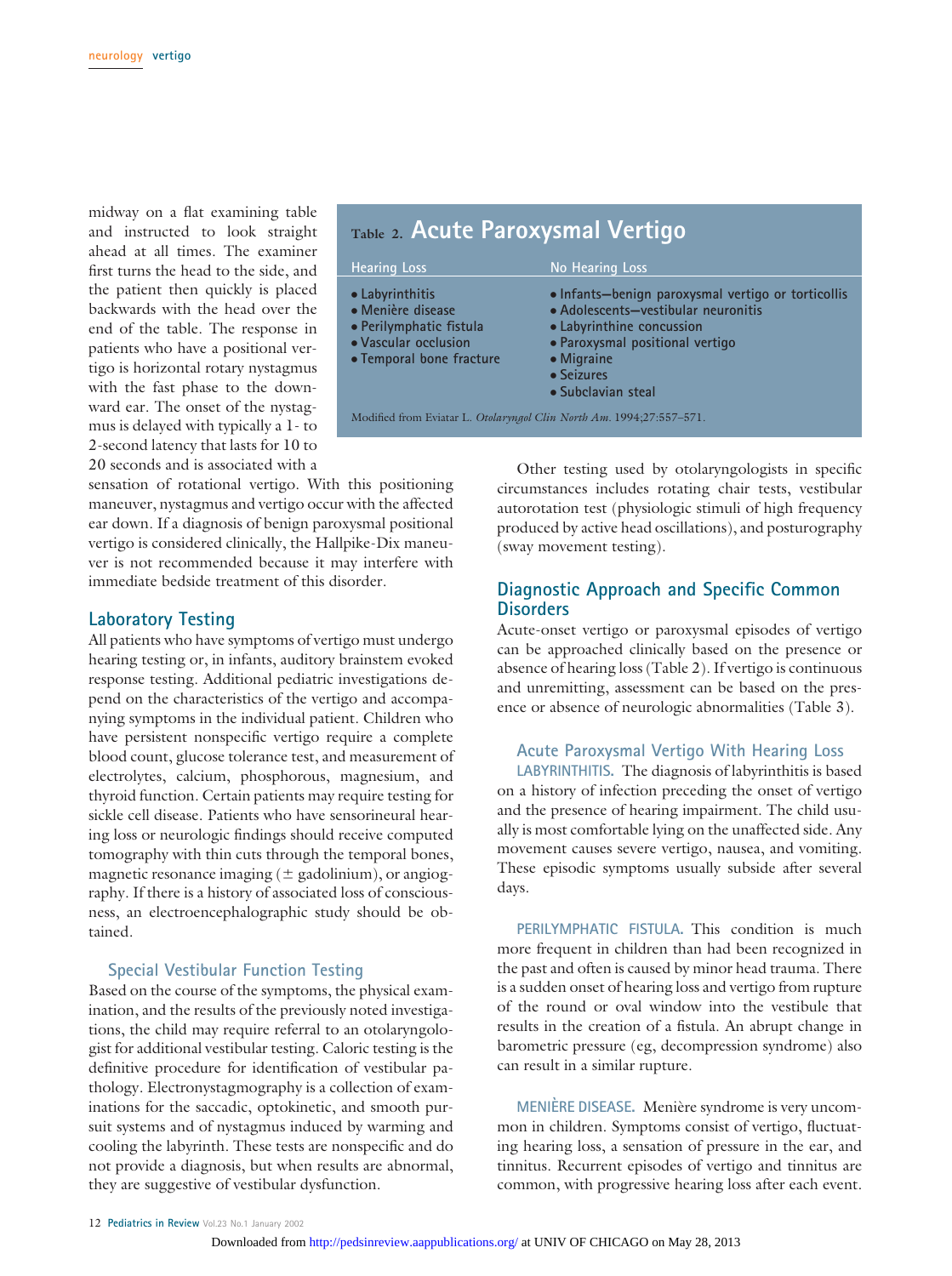| Table 3. Continuous Vertigo                                                                           |                                                                         |
|-------------------------------------------------------------------------------------------------------|-------------------------------------------------------------------------|
| <b>Neurologic Abnormalities</b>                                                                       | No Neurologic<br><b>Abnormalities</b>                                   |
| • Acoustic neuroma (neurofibromatosis type II)<br>• Posterior fossa tumour<br>$\bullet$ Drug-induced* | • Metabolic disease**<br>• Tension-type heada<br>• Panic and anxiety of |
| • Cholesteatoma                                                                                       | • Depression                                                            |

- **Cerebral infarction Severe anemia**
- **Demyelinating disease (multiple sclerosis or central nervous system Lyme disease)**
- 
- **Vertebrobasilar insufficiency Hyperviscosity syndromes** ● **Cardiac dysrhythmias**

● **Sickle cell disease** ● **Polycythemia**

● **Posterior fossa tumour** ● **Tension-type headache** ● **Drug-induced\*** ● **Panic and anxiety disease**

\*Aminoglycosides, ethacrynic acid, furosemide, isoniazid, quinine, acetylsalicyclic acid, diphenylhydantoin

\*\*Diabetes mellitus, endocrine disorders (Addison disease, thyroid disease) Modified from Eviatar L. *Otolaryngol Clin North Am.* 1994;27:557–571.

#### **Acute Paroxysmal Vertigo Without Hearing Loss**

**VESTIBULAR NEURONITIS.** This disorder primarily occurs in adolescents following respiratory infection. Symptoms include vertigo, nausea, and vomiting with postural instability. Episodes are self-limited but tend to recur with decreasing intensity. Diagnosis is made by electronystagmography and thermal caloric testing.

**BENIGN PAROXYSMAL VERTIGO AND TORTICOLLIS.** Benign paroxysmal vertigo presents initially between 1 and 2 years of age, with symptoms recurring to the age of 4 years. The child presents suddenly with extreme unsteadiness and may be unable to remain upright. Nystagmus may be present, but other symptoms such as vomiting are uncommon. The child is fully conscious throughout the entire episode. Many children develop migraine later in life. The diagnosis is supported by a family history of migraine.

Another migraine variant seen in infants is paroxysmal torticollis. A child who has this rare form of migraine will tilt his or her head to one side for several hours (and infrequently for up to several days). There may be associated vomiting. These episodes usually cease by 2 years of age, with many children developing typical migraine headaches by early childhood.

**LABYRINTHINE CONCUSSION.** Head trauma with or without temporal bone fracture can produce labyrinthine concussion. There is severe vertigo, with unsteadiness and falling toward the affected side. These symptoms may persist, but they gradually diminish in intensity over a 4- to 6-week period.

**TIONAL VERTIGO.** Benign paroxysmal positional vertigo has been described in children as young as 11 years of age. The cause has been determined to be the presence of free-floating debris in the posterior semicircular canal. This type of vertigo has been related to head trauma or vestibular neuronitis. In a proportion of patients, no cause can be found. Benign paroxysmal positional vertigo is provoked by a change in position and lasts for sec-

**BENIGN PAROXYSMAL POSI-**

**MIGRAINE AND SEIZURES.** Basi-

lar artery migraine presents primarily in adolescent girls with recurrent stereotypic attacks of brainstem and cerebellar dysfunction. The clinical features can include ataxia, dysarthria, vertigo, and tinnitus. There are variable bilateral visual complaints. Al-

ternating hemiplegia and paresthesias of the face and limbs can occur, and there can be alteration of consciousness. A severe pounding or pulsatile headache will follow.

onds.

Vertigo also may be the aura preceding a generalized seizure or present as an actual ictal phenomenon (partial complex seizure). Vestibulogenic seizures are very rare and represent a form of reflex sensory epilepsy (induced by spinning).

#### **Management and Prognosis**

The treatment of vertigo depends on the duration and discomfort of the symptom and the underlying pathology. Acute vertigo can be treated symptomatically and with reassurance. Antiemetics can be given rectally or intramuscularly. Vestibular sedation or suppressant medication is also useful (meclizine, dimenhydrinate, promethazine, and diazepam). Persistent severe nausea and vomiting may require administration of prochlorperazine or metoclopramide.

Most children who have acute vertigo recover spontaneously over a period of several weeks to months. Symptomatic recovery is due to vestibular compensation and central plasticity (reorganization of vestibular circuits). In some children and adolescents, symptoms recur, often in association with physical or psychological stress. Medications producing vestibular sedation should not be prescribed for long-term daily use be-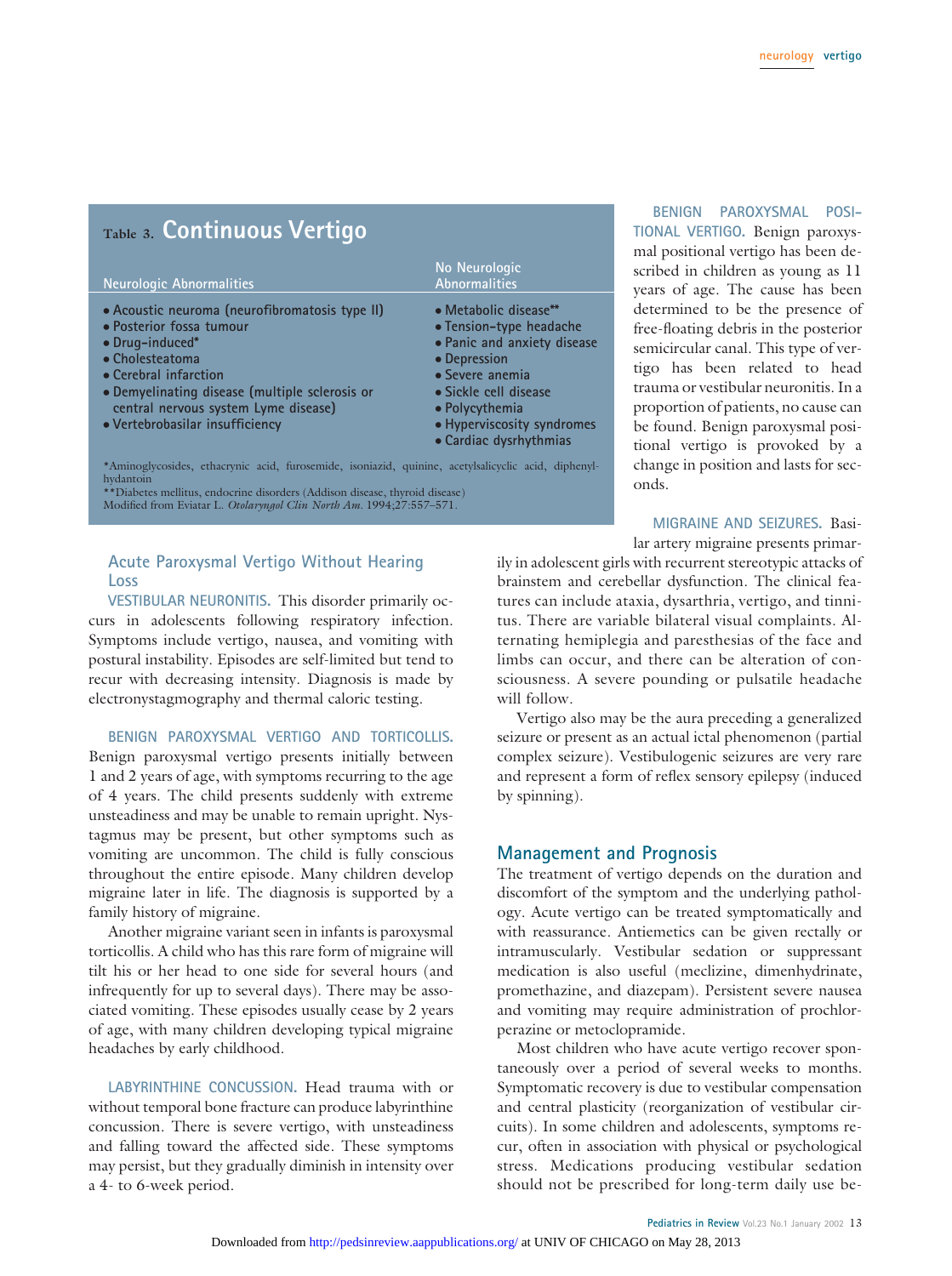

**Figure. Epley particle repositioning maneuver.**

cause they may interfere with the normal compensation process.

A specific treatment for benign paroxysmal positional vertigo is a bedside maneuver (Epley particle repositioning maneuver). This maneuver relocates the free floating debris from the posterior semicircular canal into the vestibule of the labyrinth. Symptomatic relief after a single treatment session is reported in 80% to 90% of patients, although 15% to 30% may have recurrence of symptoms. The maneuver is repeated until nystagmus no longer can be elicited (Figure). A modified version of the Epley maneuver can be taught to patients with instructions to perform the activity three times a day until there are no symptoms of positional vertigo for 24 hours.

Chronic or recurrent vertigo is often resistant to treatment, but it may respond to a course of clonazepam or carbamazepine. Exercise regimens also have been prescribed, with balance and gait training during dynamic tasks that precipitate the patient's symptoms. These exercises are practiced until an asymptomatic state is reached. Management of accompanying psychological symptoms (eg, anxiety, panic attacks, depression) depends on the nature of the associated symptom.

Surgical procedures for the treatment of vertigo rarely are required in childhood. Endolymphatic arachnoid shunt operations are successful in 65% of patients who have Menière disease. Disabling vertigo due to vestibular nerve or labyrinthine disorders may require vestibular nerve section. Surgery is an option for patients who have severe intractable benign paroxysmal positional vertigo using procedures to disable the posterior semicircular canal.

Appropriate management of vertigo depends on determination of the etiology and carefully tailored treat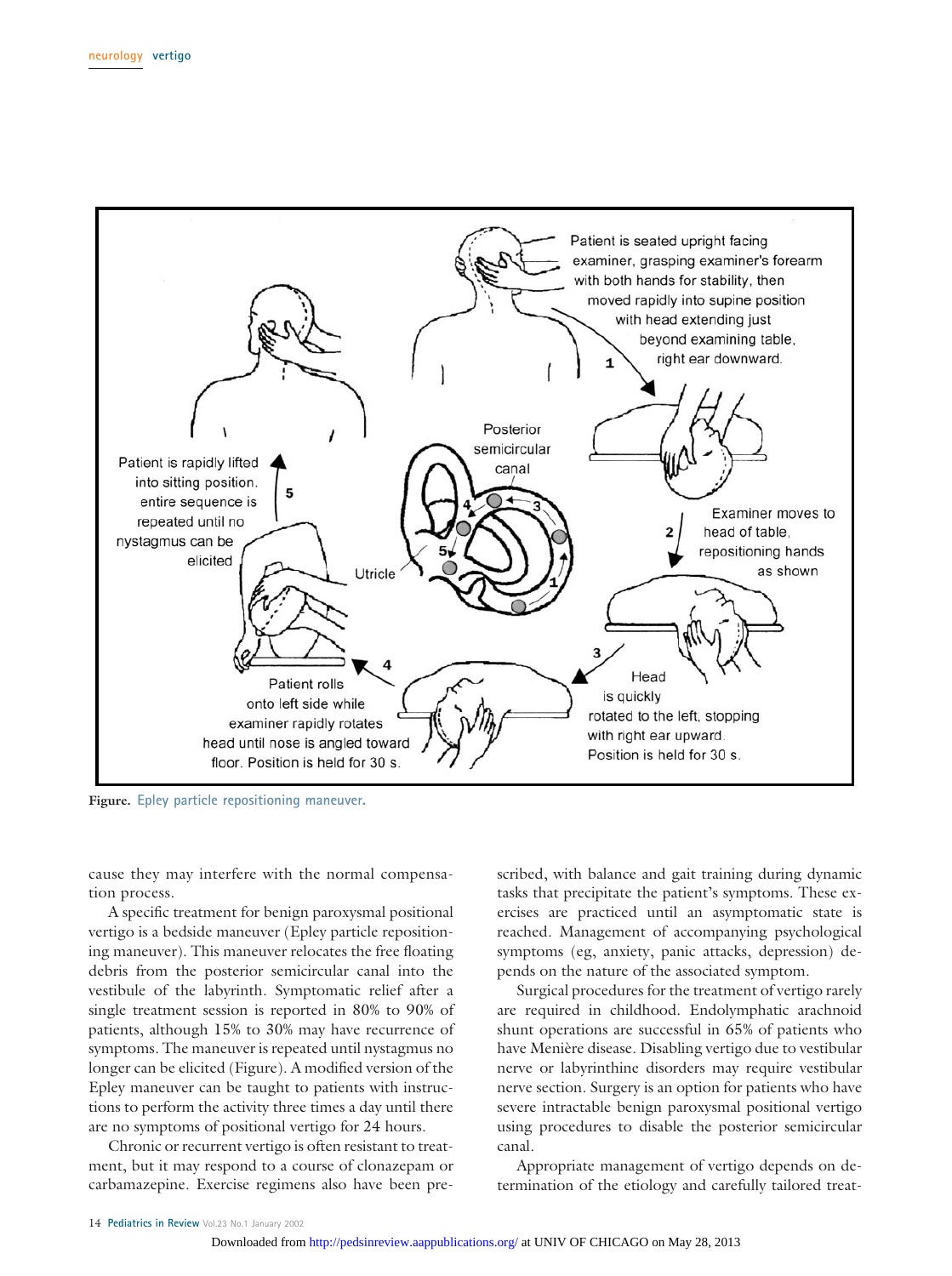ment plans specific to the vestibular or central disorder producing the vertigo.

#### **Suggested Reading**

- Baloh RW. Vertigo. *Lancet.* 1998;352:1841–1846
- Cohen NL. The dizzy patient: update on vestibular disorders. *Med Clin North Am.* 1991;75:1251–1260
- Derebery MJ. The diagnosis and treatment of dizziness. *Med Clin North Am.* 1999;83:163–177
- Eviator L. Dizziness in children. *Otolaryngol Clin North Am.* 1994; 27:557–571
- Fife TD, Tusa RJ, Furman DS, et al. Vestibular testing techniques in adults and children*. Neurology*. 2000;55:1431–1441
- Furman JM, Cass SP. Benign paroxysmal positional vertigo. *N Engl J Med.* 1999;341:1590–1596
- Linstrom CJ. Office management of the dizzy patient. *Otolaryngol Clin North Am*. 1992;25:745–780
- Luxon LM. Vertigo. New approaches to diagnosis and management. *Br J Hosp Med*. 56:519–520, 537–543
- Russell G, Abu-Arafeh I. Paroxysmal vertigo in children—an epidemiological study. *International J Ped Otorhin.* 1999;49:S105–S107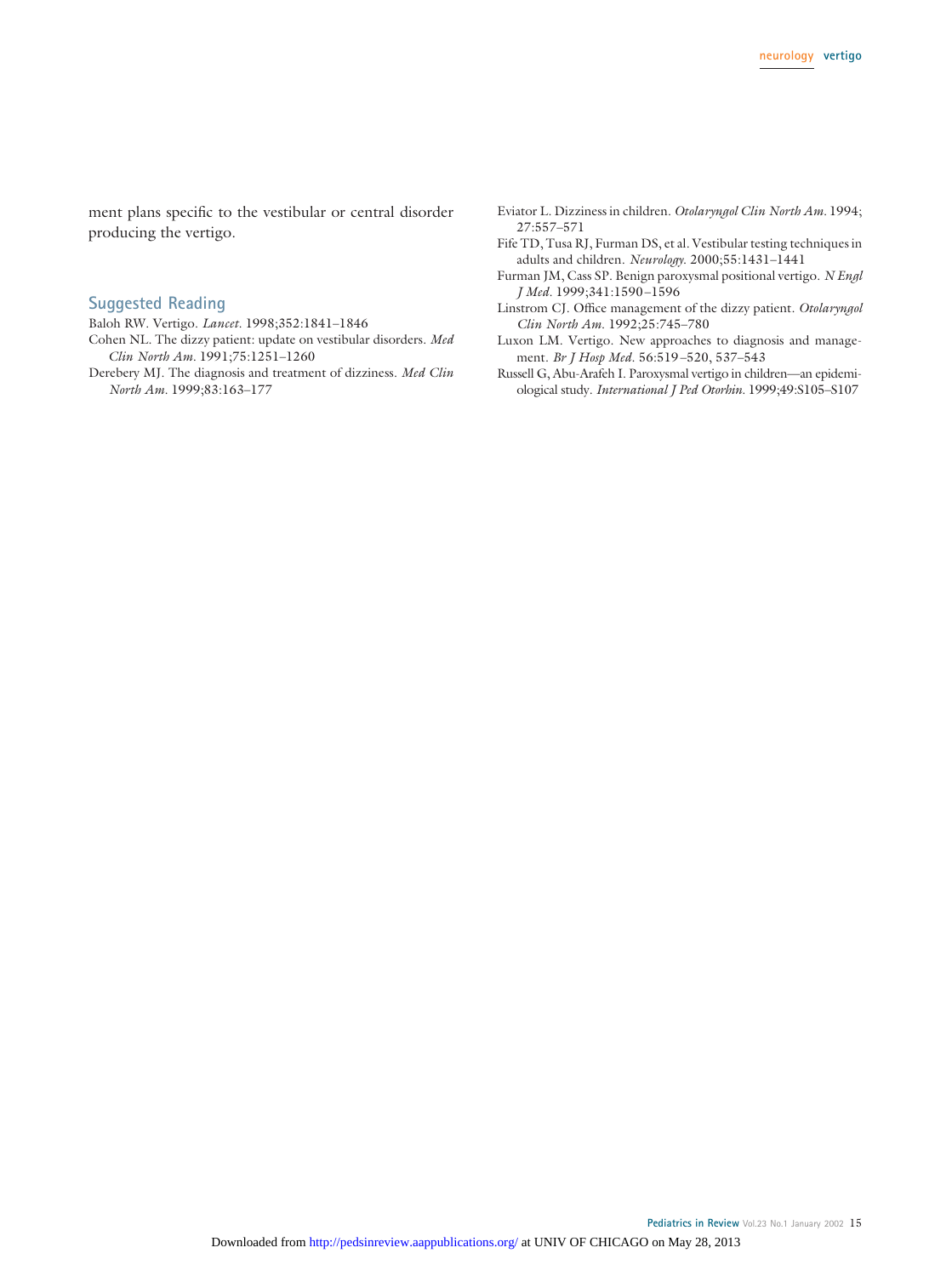## **PIR Quiz**

#### **Quiz also available online at www.pedsinreview.org.**

- **5. A 12-year-old child complains of dizziness and a feeling of the room "spinning around him" for the past 12 hours. He has had a cough and runny nose for 3 days. The symptoms improve when he lies on the left side and worsen when he attempts to move from one place to another. Physical examination shows an intact sensorium. Funduscopic examination results are normal, and external ocular movements are intact. Tympanic membranes are normal. Sense of position and vibration and deep tendon reflexes are normal. Hearing is impaired in the right ear. No tremors are noted, and finger-to-nose test results are normal. Which of the following structures is most likely to be affected?**
	- **A. Cerebellum.**
	- **B. Labyrinth.**
	- **C. Midbrain.**
	- **D. Optic nerves.**
	- **E. Posterior columns.**
- **6. A previously well 2-year-old child presents with marked unsteadiness for the past 12 hours. He now is unable to stand or walk. There is no history of vomiting, and the child otherwise appears well. His mother has had episodes of migraine for several years. Physical examination reveals no abnormalities other than extremely unsteady gait and posture. Which of the following is the most likely diagnosis?**
	- **A. Benign paroxysmal vertigo.**
	- **B. Cerebellitis.**
	- **C. Guillain-Barre´ syndrome**
	- **D. Medulloblastoma.**
	- **E. Transverse myelitis.**
- **7. A 5-year-old boy presents with a 2-week history of unsteady gait. He has had early morning headaches for the past 3 months. He often complains of double vision, and his mother notes that he seems to bump into objects while walking. For the past week, he has been drooling and appears to have difficulty swallowing. Physical examination shows mild left-sided facial weakness and weakness of the extremities. Which of the following is the most appropriate next step in management?**
	- **A. Brain stem evoked potentials.**
	- **B. Epley particle positioning maneuver.**
	- **C. Lumbar puncture.**
	- **D. Magnetic resonance imaging of the brain.**
	- **E. Test for visual refraction errors.**
- **8. A 12-year-old boy presents with a feeling of dizziness and a sensation of objects spinning around him for 1 day. He also complains of hearing loss in the right ear. The symptoms started shortly after he was struck by a baseball during a game. Physical examination shows normal ear canals and tympanic membranes. Pneumatic otoscopy of the right ear reveals drifting of the eyes to the left with positive pressure and drifting back to the right with negative pressure. Which of the following is the most likely diagnosis?**
	- **A. Benign paroxysmal positional vertigo.**
	- **B. Epidural hematoma.**
	- **C. Lateral sinus thrombosis.**
	- **D.** Menière syndrome.
	- **E. Perilymphatic fistula.**